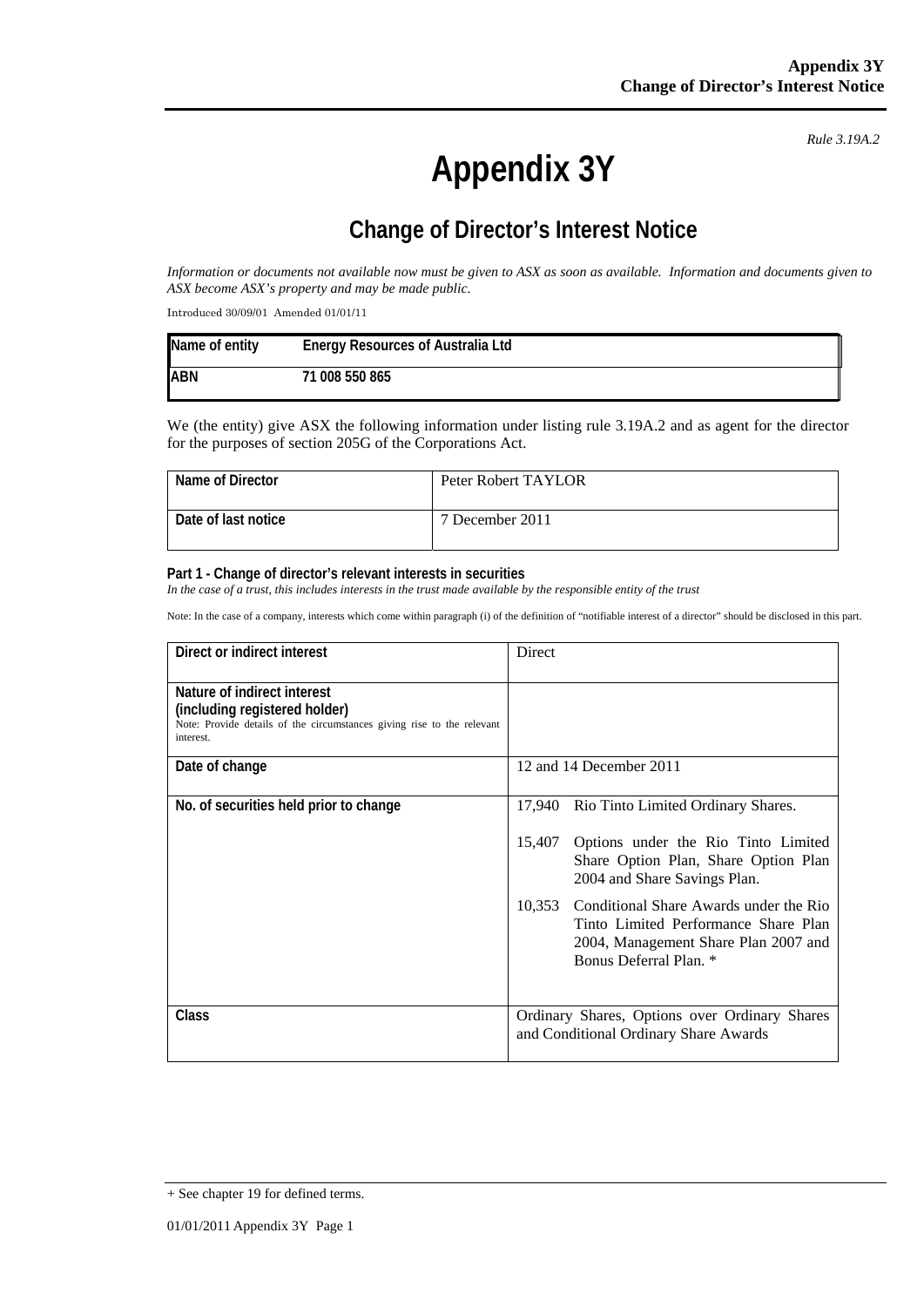| Number acquired                                                                                                                                                         |        | Rio Tinto Limited Ordinary shares.                                                                                                                                                                                                                |
|-------------------------------------------------------------------------------------------------------------------------------------------------------------------------|--------|---------------------------------------------------------------------------------------------------------------------------------------------------------------------------------------------------------------------------------------------------|
|                                                                                                                                                                         |        |                                                                                                                                                                                                                                                   |
| Number disposed                                                                                                                                                         | 551    | Conditional Share Awards vested.                                                                                                                                                                                                                  |
| <b>Value/Consideration</b><br>Note: If consideration is non-cash, provide details and estimated<br>valuation                                                            |        | See "Nature of Change" below.                                                                                                                                                                                                                     |
| No. of securities held after change                                                                                                                                     | 18,491 | Rio Tinto Limited Ordinary Shares.                                                                                                                                                                                                                |
|                                                                                                                                                                         | 15,407 | Options under the Rio Tinto Limited<br>Share Option Plan, Share Option Plan<br>2004 and Share Savings Plan.                                                                                                                                       |
|                                                                                                                                                                         | 9,802  | Conditional Share Awards under the Rio<br>Tinto Limited Performance Share Plan<br>2004, Management Share Plan 2007 and<br>Bonus Deferral Plan. *                                                                                                  |
| Nature of change<br>Example: on-market trade, off-market trade, exercise of options, issue of<br>securities under dividend reinvestment plan, participation in buy-back | 551    | Conditional Share Awards granted under<br>the Rio Tinto Limited Bonus Deferral<br>Plan vested at no cost and the resultant<br>Rio Tinto Limited Ordinary shares were<br>transferred to the director's shareholding<br>on 12 and 14 December 2011. |

\* In addition, in accordance with the rules of the Bonus Deferral Plan and Management Share Plan, upon vesting Mr Taylor may receive additional Rio Tinto Limited ordinary shares in lieu of dividends that would have been paid to him in the period from grant on the base number of shares the subject of the Conditional Share Award that vest.

### **Part 2 – Change of director's interests in contracts**

Note: In the case of a company, interests which come within paragraph (ii) of the definition of "notifiable interest of a director" should be disclosed in this part.

| Detail of contract                                  | N/A |
|-----------------------------------------------------|-----|
| Nature of interest                                  | N/A |
| Name of registered holder<br>(if issued securities) | N/A |

<sup>+</sup> See chapter 19 for defined terms.